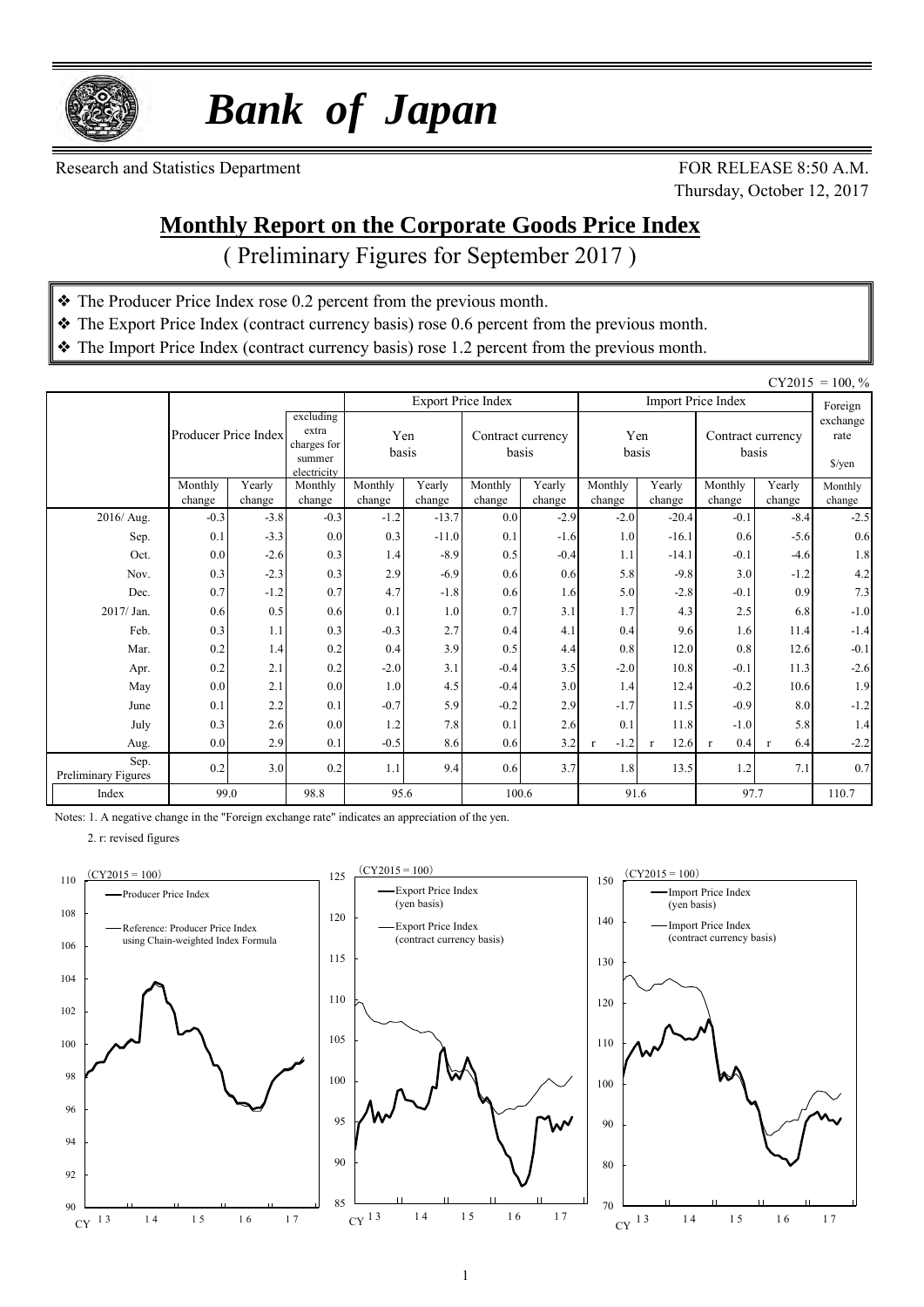#### (Commodities contributing to the monthly changes in September 2017)

| Producer Price Index                           |                                                                                                                   | Monthly change 0.2 %                                                                                   |  |  |  |  |
|------------------------------------------------|-------------------------------------------------------------------------------------------------------------------|--------------------------------------------------------------------------------------------------------|--|--|--|--|
| Groups                                         | Contribution<br>to change                                                                                         | Commodities                                                                                            |  |  |  |  |
| Petroleum & coal products                      | $0.06\%$                                                                                                          | Gasoline, Liquefied petroleum gas, Gas oil                                                             |  |  |  |  |
| Nonferrous metals                              | Unwrought copper, Power & telecommunications cables<br>$0.05 \%$<br>except optical fiber cables, Copper wire rods |                                                                                                        |  |  |  |  |
| Agriculture, forestry $\&$<br>fishery products | $0.04\%$                                                                                                          | Chicken eggs, Brown rice, Polished rice                                                                |  |  |  |  |
| Scrap & waste                                  | $0.03\%$                                                                                                          | Iron & steel scrap, Aluminum & aluminum alloy scrap                                                    |  |  |  |  |
| Chemicals & related products                   | $0.03\%$                                                                                                          | Styrene monomer, Butane & butylene, Xylene                                                             |  |  |  |  |
| Iron & steel                                   | $0.02 \%$                                                                                                         | Light steel bars, Shearing & slitting products (heavy $\&$<br>medium steel plates), Ductile iron pipes |  |  |  |  |
| Electric power, gas & water                    | $0.01\%$                                                                                                          | Industrial extra high tension power, Commercial high tension<br>power, Industrial high tension power   |  |  |  |  |
| Pulp, paper & related<br>products              | $0.01\%$                                                                                                          | Corrugated medium, Linerboard, Toilet tissue                                                           |  |  |  |  |
| Electrical machinery $\&$<br>equipment         | $-0.01\%$                                                                                                         | Room air conditioners, Household refrigerators & freezers,<br>Medical measuring instruments            |  |  |  |  |

| Export Price Index (contract currency basis)      |                                          | Monthly change $0.6\%$                                                                                                                |  |  |
|---------------------------------------------------|------------------------------------------|---------------------------------------------------------------------------------------------------------------------------------------|--|--|
| Groups                                            | Contribution<br>Commodities<br>to change |                                                                                                                                       |  |  |
| Chemicals $\&$ related products                   | $0.30 \%$                                | Toluylene diisocyanate, Ethylene, Para-xylene                                                                                         |  |  |
| Metals & related products                         | $0.24 \%$                                | Unwrought copper, Hot rolled steel strips, Unwrought gold                                                                             |  |  |
| Other primary products $\&$<br>manufactured goods | $0.09\%$                                 | Gas oil, Tires for special vehicles, Jet fuel oil $&$ kerosene                                                                        |  |  |
| Transportation equipment                          | $-0.02\%$                                | Drive, transmission $\&$ steering parts, Forklift trucks $\&$ parts,<br>Internal combustion engines for motor vehicles $\&$ parts     |  |  |
| Electric & electronic products                    | $-0.02\%$                                | Visual equipment, MOS integrated circuits (except MOS<br>memory integrated circuits), Semiconductor $&{}$ IC measuring<br>instruments |  |  |

| Import Price Index (contract currency basis)           |                           | Monthly change $1.2\%$                                                                                       |  |  |  |  |
|--------------------------------------------------------|---------------------------|--------------------------------------------------------------------------------------------------------------|--|--|--|--|
| Groups                                                 | Contribution<br>to change | Commodities                                                                                                  |  |  |  |  |
| Petroleum, coal & natural gas                          | $0.93\%$                  | Crude petroleum, Liquefied petroleum gas, Naphtha                                                            |  |  |  |  |
| Metals & related products                              | $0.20 \%$                 | Unwrought nickel, Copper ores, Bolts, nuts & nails                                                           |  |  |  |  |
| Chemicals $\&$ related products                        | $0.06\%$                  | General purpose plastics (except saturated polyester resins),<br>Saturated polyester resins, Titanium oxides |  |  |  |  |
| Beverages & foods and<br>agriculture products for food | $0.05\%$                  | Corn, Palm oil, Wheat                                                                                        |  |  |  |  |
| Electric & electronic products                         | $-0.02 \%$                | Carrier transmission equipment, Storage media, Solar<br><b>batteries</b>                                     |  |  |  |  |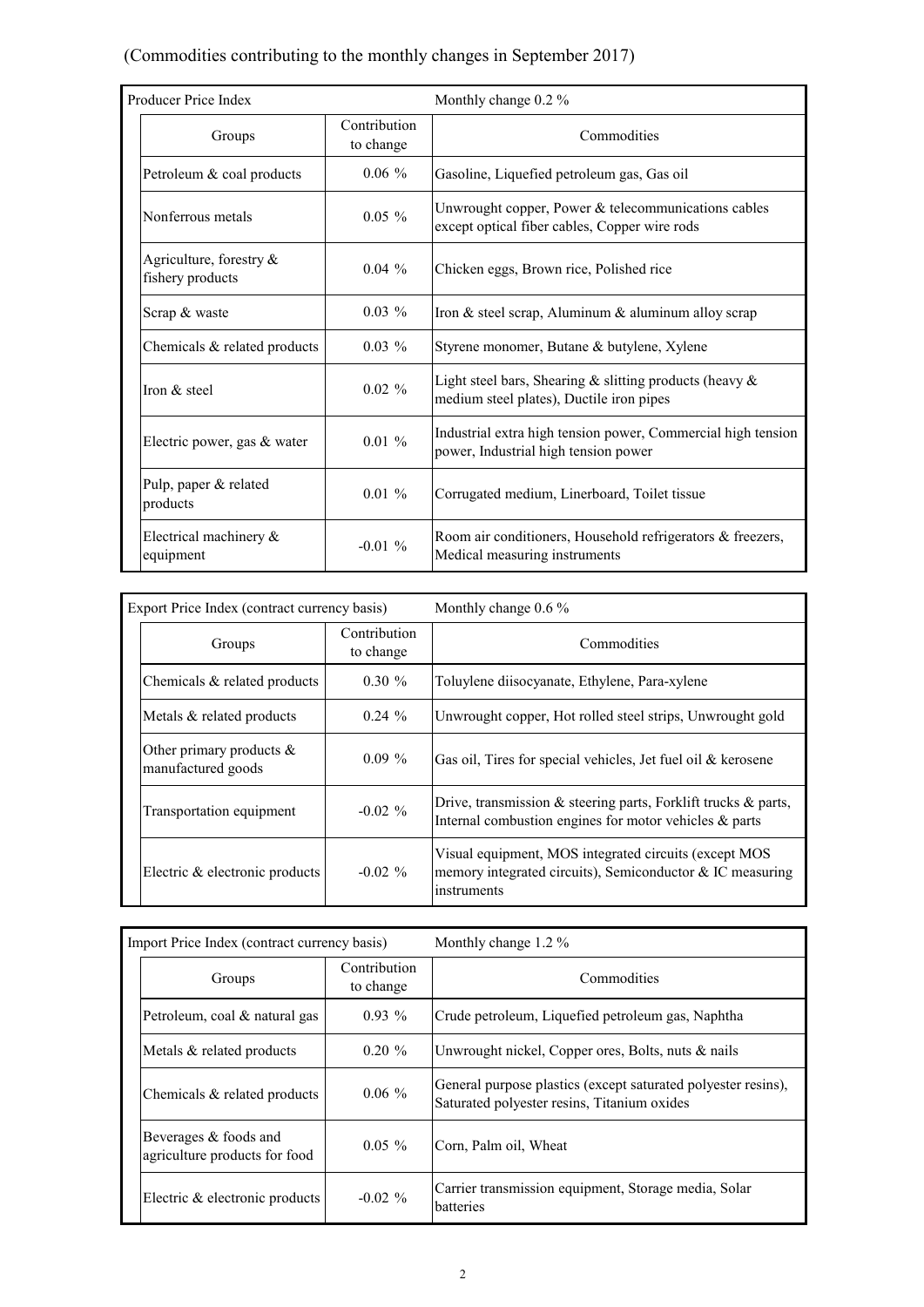## Producer Price Index ( Preliminary Figures for September 2017 )

 $CY2015 = 100, \%$ 

|                                                | Weight  | Index | Previous<br>month     | Monthly<br>change | Previous<br>month      | Yearly<br>change | Previous<br>month      |
|------------------------------------------------|---------|-------|-----------------------|-------------------|------------------------|------------------|------------------------|
| All commodities                                | 1,000.0 | 99.0  | 98.8                  | 0.2               | 0.0                    | 3.0              | 2.9                    |
| excluding extra charges for summer electricity | 1,000.0 | 98.8  | 98.6                  | 0.2               | 0.1                    | 3.1              | 2.9                    |
| Beverages & foods                              | 141.6   | 99.9  | 99.9                  | 0.0               | $-0.1$                 | $-0.2$           | $-0.1$                 |
| Textile products                               | 9.6     | 100.1 | 99.6<br>$\mathbf r$   | 0.5               | 0.2<br>$\mathbf r$     | 0.4              | $0.2\,$<br>$\mathbf r$ |
| Lumber & wood products                         | 9.2     | 103.3 | 102.8                 | 0.5               | 0.1                    | 2.7              | 2.0                    |
| Pulp, paper & related products                 | 27.7    | 100.2 | 99.7<br>$\mathbf r$   | 0.5               | 0.4<br>$\mathbf r$     | 0.9              | 0.3<br>$\mathbf r$     |
| Chemicals & related products                   | 89.2    | 94.4  | 94.1                  | 0.3               | $-0.3$                 | 3.3              | 3.0                    |
| Petroleum & coal products                      | 59.5    | 95.5  | 94.5<br>$\mathbf r$   | 1.1               | 0.0<br>$\mathbf r$     | 13.7             | 12.4<br>$\mathbf r$    |
| Plastic products                               | 38.2    | 96.2  | 96.3                  | $-0.1$            | 0.1                    | $-0.1$           | $-0.3$                 |
| Ceramic, stone & clay products                 | 23.3    | 99.9  | 99.8                  | 0.1               | 0.1                    | 0.4              | $0.4\,$                |
| Iron & steel                                   | 51.7    | 104.3 | 103.9<br>$\mathbf r$  | 0.4               | 0.5<br>$\mathbf r$     | 11.9             | 11.5<br>$\mathbf r$    |
| Nonferrous metals                              | 27.1    | 100.6 | 98.8<br>$\mathbf r$   | 1.8               | 2.1<br>$\mathbf r$     | 19.3             | 16.9<br>$\mathbf r$    |
| Metal products                                 | 40.0    | 101.7 | 101.5<br>$\mathbf r$  | 0.2               | $-0.3$<br>$\mathbf r$  | 1.9              | 1.8<br>$\mathbf r$     |
| General purpose machinery                      | 27.2    | 100.1 | 100.0                 | 0.1               | $-0.3$                 | 0.4              | $0.2\,$                |
| Production machinery                           | 41.1    | 100.4 | 100.6<br>$\mathbf r$  | $-0.2$            | 0.6<br>$\mathbf r$     | 0.1              | 0.4<br>$\mathbf r$     |
| Business oriented machinery                    | 16.2    | 101.0 | 101.6<br>$\mathbf{r}$ | $-0.6$            | $-0.6$<br>$\mathbf r$  | $-0.9$           | $-0.4$<br>$\mathbf r$  |
| Electronic components & devices                | 24.5    | 97.9  | 97.9                  | $0.0\,$           | $-0.2$                 | 1.3              | 1.5<br>r               |
| Electrical machinery & equipment               | 52.7    | 95.7  | 96.0<br>$\mathbf r$   | $-0.3$            | $-0.2$<br>$\mathbf r$  | $-1.2$           | $-0.7$<br>$\mathbf r$  |
| Information & communications equipment         | 20.8    | 98.1  | 97.9<br>$\mathbf r$   | 0.2               | $-0.2$<br>$\mathbf r$  | $-0.9$           | $-1.6$<br>$\mathbf r$  |
| Transportation equipment                       | 140.7   | 98.8  | 98.7                  | 0.1               | $-0.1$                 | $-0.3$           | $-0.5$                 |
| Other manufacturing industry products          | 48.0    | 100.4 | 100.4                 | $0.0\,$           | $0.1\,$                | 0.3              | 0.3                    |
| Agriculture, forestry & fishery products       | 35.8    | 107.3 | 106.2<br>$\mathbf r$  | $1.0\,$           | $-0.7$<br>$\mathbf r$  | 4.1              | 5.9<br>$\mathbf r$     |
| Minerals                                       | 3.9     | 94.7  | 94.7<br>$\mathbf r$   | $0.0\,$           | 0.2<br>$\mathbf r$     | 2.7              | 2.4<br>$\mathbf r$     |
| Electric power, gas & water                    | 67.1    | 95.3  | 95.1<br>$\mathbf r$   | $0.2\,$           | $0.0\,$<br>$\mathbf r$ | 10.7             | 9.8<br>$\mathbf r$     |
| Scrap & waste                                  | 4.9     | 129.3 | 123.4                 | 4.8               | 7.1                    | 44.3             | 40.2                   |

Notes: 1. The index of "All commodities excluding extra charges for summer electricity" adjusts extra charges applied during summer season from July to September.

2. r: revised figures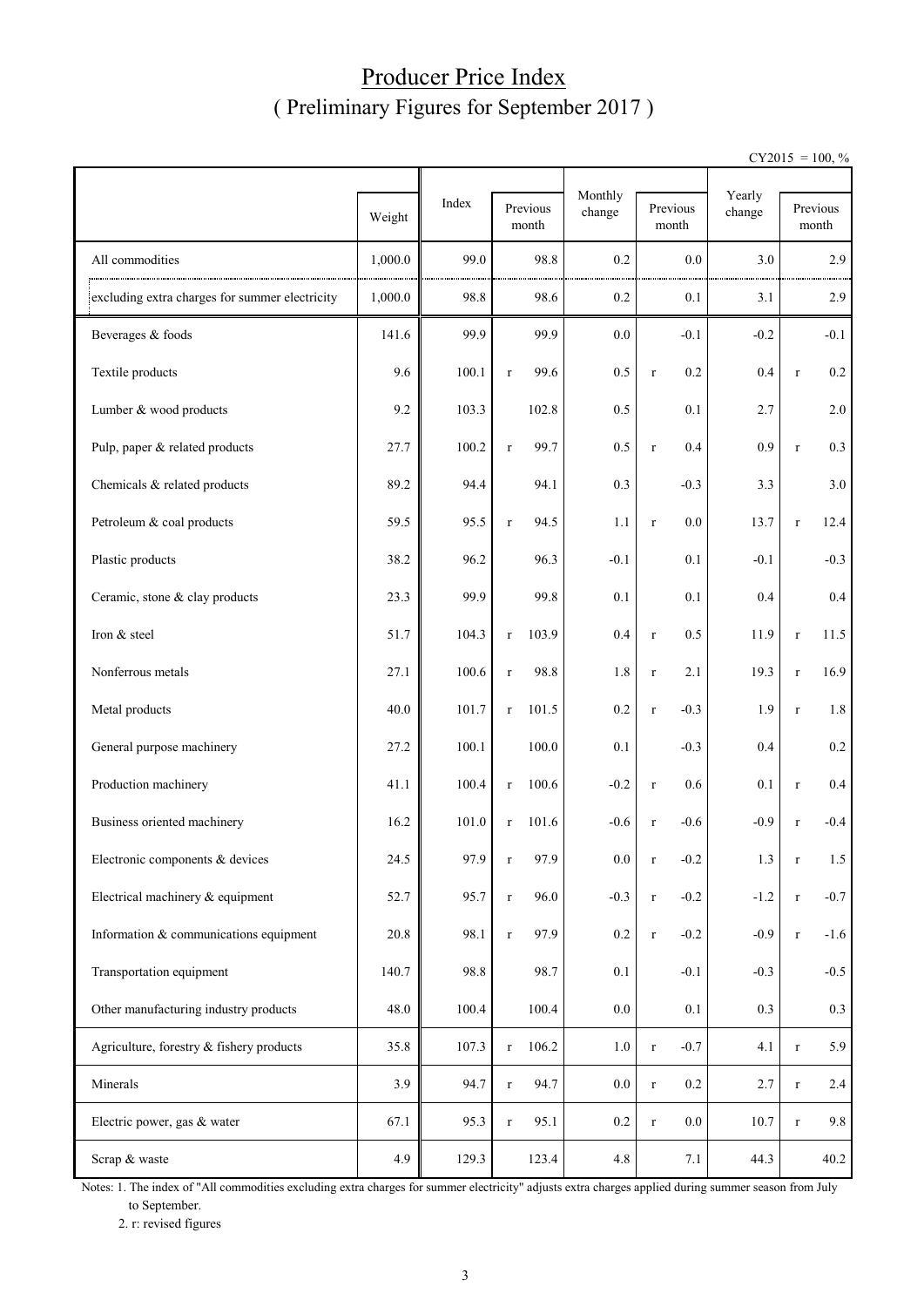## Export Price Index ( Preliminary Figures for September 2017 )

 $CY2015 = 100, \%$ 

|                                                                |         | Index        | Monthly change       |              |                        | Yearly change                 |              |                      |                               |
|----------------------------------------------------------------|---------|--------------|----------------------|--------------|------------------------|-------------------------------|--------------|----------------------|-------------------------------|
|                                                                | Weight  | Yen<br>basis | Previous<br>month    | Yen<br>basis | Previous<br>month      | Contract<br>currency<br>basis | Yen<br>basis | Previous<br>month    | Contract<br>currency<br>basis |
| All commodities                                                | 1,000.0 | 95.6         | 94.6                 | 1.1          | $-0.5$                 | 0.6                           | 9.4          | 8.6                  | 3.7                           |
| Textiles                                                       | 13.8    | 91.8         | 90.9<br>$\mathbf{r}$ | 1.0          | $-1.5$<br>$\mathbf{r}$ | 0.4                           | 7.0          | 5.8<br>$\mathbf{r}$  | 1.9                           |
| Chemicals & related products                                   | 98.4    | 97.7         | 94.3                 | 3.6          | $-1.8$                 | 3.1                           | 16.0         | 13.2                 | 9.7                           |
| Metals & related products                                      | 108.5   | 106.1        | $r$ 103.5            | 2.5          | 2.1<br>$\mathbf{r}$    | 2.0                           | 24.1         | 21.5<br>$\mathbf{r}$ | 16.2                          |
| General purpose, production $&$<br>business oriented machinery | 189.4   | 97.5         | 97.1<br>$\mathbf{r}$ | 0.4          | $-0.5$<br>$\mathbf{r}$ | $-0.1$                        | 4.5          | 4.6<br>$\mathbf{r}$  | 0.7                           |
| Electric & electronic products                                 | 205.5   | 92.2         | 91.8<br>$\mathbf{r}$ | 0.4          | $-1.5$<br>$\mathbf{r}$ | $-0.1$                        | 7.0          | 7.1<br>$\mathbf{r}$  | 1.6                           |
| Transportation equipment                                       | 285.2   | 94.8         | 94.3                 | 0.5          | $-0.5$                 | $-0.1$                        | 6.8          | 6.6                  | 0.6                           |
| Other primary products &<br>manufactured goods                 | 99.2    | 88.5         | 87.2<br>$\mathbf{r}$ | 1.5          | $-0.5$<br>$\mathbf{r}$ | 1.0                           | 9.9          | 8.1<br>$\mathbf{r}$  | 4.0                           |

Note: r: revised figures

## Import Price Index ( Preliminary Figures for September 2017 )

 $CY2015 = 100, \%$ 

|                                                                |         | Index        |              | Monthly change    |              |                   | Yearly change |                               |              |              |                   |                               |
|----------------------------------------------------------------|---------|--------------|--------------|-------------------|--------------|-------------------|---------------|-------------------------------|--------------|--------------|-------------------|-------------------------------|
|                                                                | Weight  | Yen<br>basis |              | Previous<br>month | Yen<br>basis | Previous<br>month |               | Contract<br>currency<br>basis | Yen<br>basis |              | Previous<br>month | Contract<br>currency<br>basis |
| All commodities                                                | 1,000.0 | 91.6         | $\mathbf{r}$ | 90.0              | 1.8          | $\mathbf{r}$      | $-1.2$        | 1.2                           | 13.5         | $r_{\rm}$    | 12.6              | 7.1                           |
| Beverages & foods and agriculture<br>products for food         | 80.4    | 92.6         | $\mathbf{r}$ | 91.5              | 1.2          | $\mathbf{r}$      | $-0.9$        | 0.6                           | 8.7          | $\mathbf{r}$ | 8.3               | 2.0                           |
| Textiles                                                       | 61.3    | 95.0         |              | 94.5              | 0.5          |                   | $-0.7$        | 0.2                           | 2.0          |              | 1.6               | $-0.7$                        |
| Metals & related products                                      | 95.8    | 99.3         | $\mathbf{r}$ | 96.8              | 2.6          | $\mathbf{r}$      | $-2.0$        | 2.0                           | 26.8         | $\mathbf{r}$ | 23.6              | 18.5                          |
| Lumber & wood products and<br>forest products                  | 17.3    | 95.4         | $\mathbf{r}$ | 94.3              | 1.2          | $\mathbf{r}$      | $-1.4$        | 0.4                           | 14.0         | $\mathbf{r}$ | 13.6              | 4.3                           |
| Petroleum, coal & natural gas                                  | 252.3   | 88.1         | $\mathbf{r}$ | 84.2              | 4.6          | $\mathbf{r}$      | $-1.1$        | 3.9                           | 31.9         | $\mathbf{r}$ | 30.3              | 21.9                          |
| Chemicals & related products                                   | 94.7    | 95.2         | $\mathbf{r}$ | 94.3              | 1.0          | $\mathbf{r}$      | $-0.5$        | 0.6                           | 9.0          | $\mathbf r$  | 8.0               | 4.8                           |
| General purpose, production $&$<br>business oriented machinery | 68.1    | 94.4         | $\mathbf{r}$ | 93.9              | 0.5          | $\mathbf{r}$      | 0.8           | 0.0                           | 8.9          | $\mathbf r$  | 8.7               | 3.2                           |
| Electric & electronic products                                 | 196.6   | 86.8         | $\mathbf{r}$ | 86.5              | 0.3          | $\mathbf{r}$      | $-1.7$        | $-0.1$                        | 4.2          | $\mathbf{r}$ | 4.2               | $-1.1$                        |
| Transportation equipment                                       | 49.5    | 96.8         |              | 96.1              | 0.7          |                   | $-0.8$        | 0.2                           | 6.5          |              | 6.1               | 0.6                           |
| Other primary products &<br>manufactured goods                 | 84.0    | 91.4         | $\mathbf{r}$ | 90.9              | 0.6          | $\mathbf{r}$      | $-2.2$        | $-0.1$                        | 5.4          | $\mathbf{r}$ | 5.6               | $-0.7$                        |

Note: r: revised figures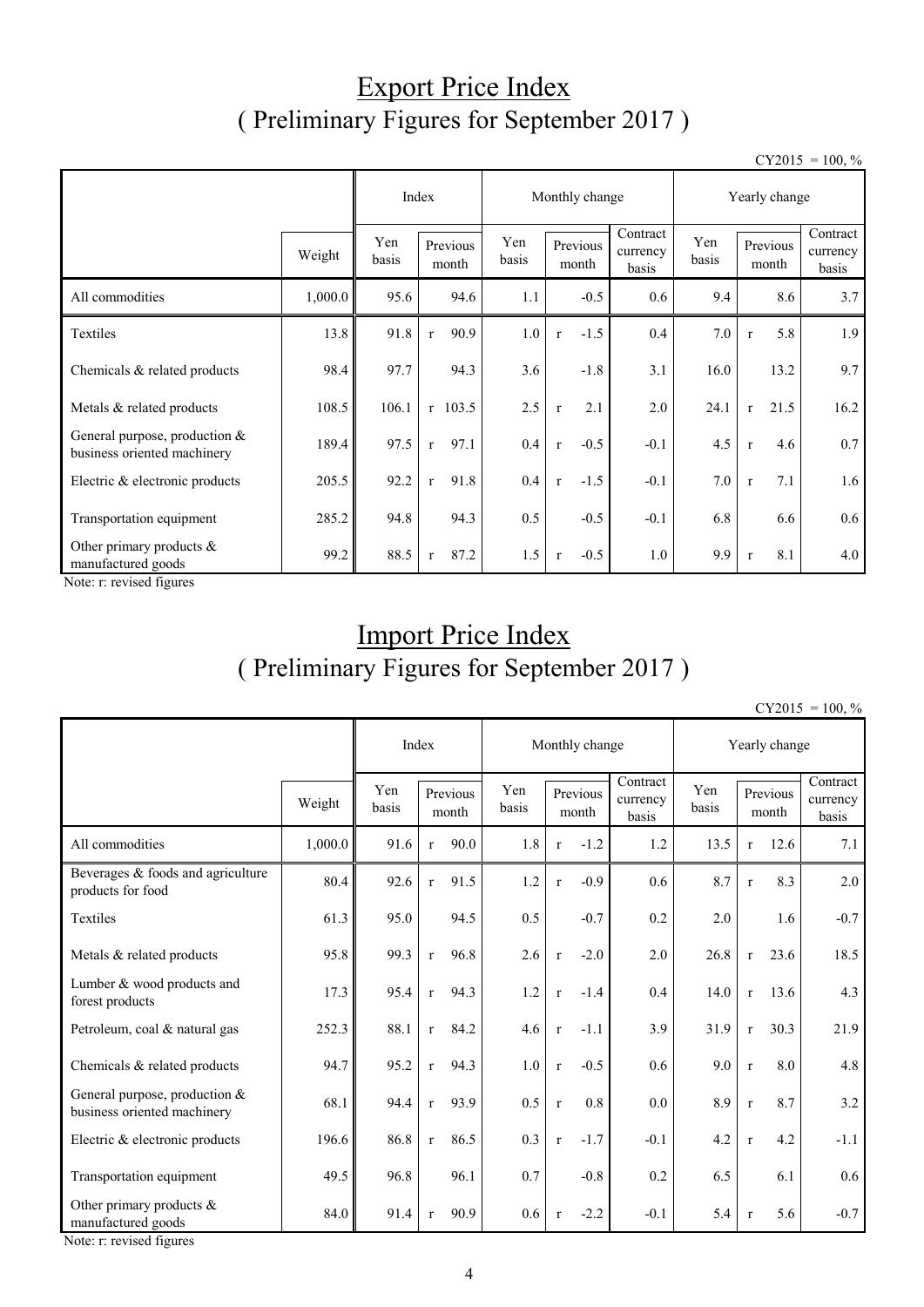# Index by Stage of Demand and Use ( Preliminary Figures for September 2017 )

| $CY2015 = 100, \%$ |  |  |
|--------------------|--|--|
|                    |  |  |

|                          |                           |           | Index | Monthly |              |                | Yearly |              |                |
|--------------------------|---------------------------|-----------|-------|---------|--------------|----------------|--------|--------------|----------------|
|                          |                           | Weight    |       | change  |              | Previous month | change |              | Previous month |
| Domestic demand products |                           | 1,000.000 | 97.2  | 0.6     | $\mathbf{r}$ | $-0.2$         | 5.4    | $\mathbf{r}$ | 5.1            |
|                          | Domestic goods            | 744.660   | 99.0  | 0.2     |              | 0.0            | 3.0    |              | 2.9            |
|                          | Imports                   | 255.340   | 91.6  | 1.8     | $\mathbf{r}$ | $-1.2$         | 13.5   | $\mathbf{r}$ | 12.6           |
| Raw materials            |                           | 100.163   | 94.2  | 2.7     | $\mathbf{r}$ | $-1.1$         | 21.2   | $\mathbf{r}$ | 21.3           |
|                          | Domestic goods            | 26.060    | 108.1 | 1.5     | $\mathbf{r}$ | 0.7            | 8.0    | $\mathbf{r}$ | 8.9            |
|                          | Imports                   | 74.103    | 89.3  | 3.2     | $\mathbf{r}$ | $-1.8$         | 27.9   | $\mathbf{r}$ | 27.6           |
| Intermediate materials   |                           | 535.481   | 97.7  | 0.5     | $\mathbf{r}$ | 0.0            | 5.9    | $\mathbf{r}$ | 5.2            |
|                          | Domestic goods            | 448.097   | 98.4  | 0.3     |              | 0.1            | 4.3    |              | 3.9            |
|                          | Imports                   | 87.384    | 94.0  | 1.8     |              | $-1.1$         | 14.4   |              | 12.6           |
| Final goods              |                           | 364.356   | 97.2  | 0.2     |              | $-0.2$         | 1.5    |              | 1.4            |
|                          | Domestic goods            | 270.503   | 99.3  | 0.1     |              | $-0.1$         | 0.7    |              | 0.7            |
|                          | Imports                   | 93.853    | 91.3  | 0.7     | $\mathbf{r}$ | $-0.7$         | 4.0    | $\mathbf{r}$ | 3.5            |
| Capital goods            |                           | 112.246   | 98.0  | 0.0     | $\mathbf{r}$ | 0.0            | 1.0    | $\mathbf{r}$ | 1.1            |
|                          | Domestic goods            | 87.827    | 100.0 | $-0.1$  | $\mathbf{r}$ | 0.1            | 0.2    | $\mathbf{r}$ | 0.4            |
|                          | Imports                   | 24.419    | 90.6  | 0.1     | $\mathbf{r}$ | 0.0            | 4.4    | $\mathbf{r}$ | 4.5            |
| Consumer goods           |                           | 252.110   | 96.9  | 0.3     |              | $-0.3$         | 1.7    |              | 1.6            |
|                          | Domestic goods            | 182.676   | 98.9  | 0.1     | r            | $-0.2$         | 0.8    | $\mathbf{r}$ | 0.9            |
|                          | Imports                   | 69.434    | 91.5  | 0.9     | $\mathbf{r}$ | $-1.0$         | 3.7    | $\mathbf{r}$ | 3.2            |
|                          | Durable consumer goods    | 67.121    | 93.7  | 0.2     | $\mathbf{r}$ | $-0.7$         | 0.1    | $\mathbf{r}$ | $-0.1$         |
|                          | Domestic goods            | 42.200    | 98.0  | $-0.2$  | $\mathbf{r}$ | $-0.2$         | $-0.7$ | $\mathbf{r}$ | $-0.6$         |
|                          | Imports                   | 24.921    | 86.4  | 0.8     | $\mathbf{r}$ | $-1.6$         | 1.6    | $\mathbf{r}$ | 1.2            |
|                          | Nondurable consumer goods | 184.989   | 98.1  | 0.4     |              | $-0.2$         | 2.2    |              | 2.1            |
|                          | Domestic goods            | 140.476   | 99.2  | 0.2     | r            | $-0.1$         | 1.3    | r            | 1.4            |
|                          | Imports                   | 44.513    | 94.4  | 1.0     |              | $-0.6$         | 4.9    |              | 4.2            |

Notes: 1. These indexes are compiled by reclassifying the "Producer Price Index excluding the consumption tax," "Export Price Index" and "Import Price Index" in terms of commodities' stage of demand or use of goods.

2. r: revised figures

#### (Index by Stage of Demand and Use)

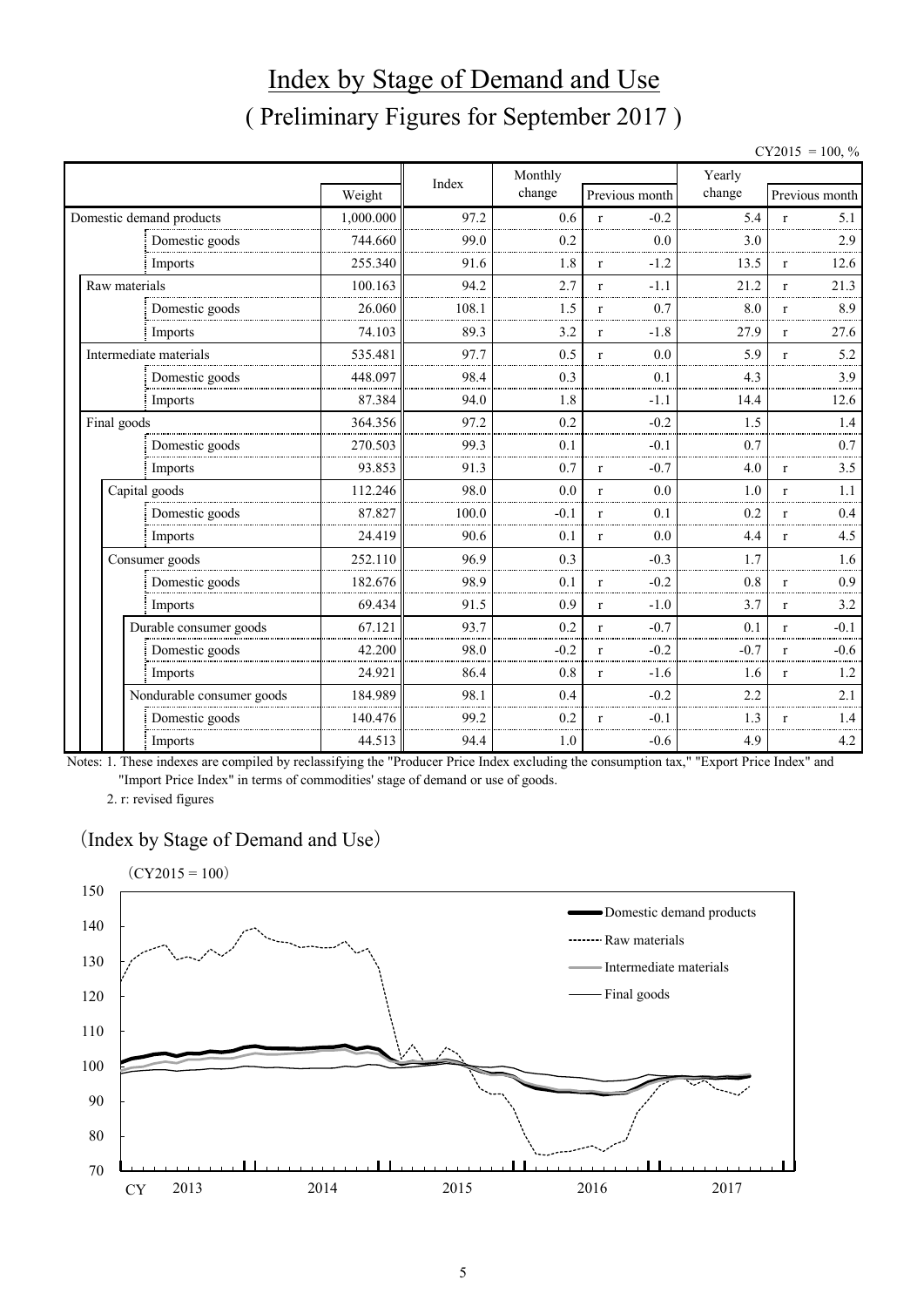# Producer Price Index using Chain-weighted Index Formula ( Preliminary Figures for September 2017 )

 $CY2015 = 100, \%$ 

|                                                | Weight  | Index | Monthly<br>change |              | Previous<br>month | Yearly<br>change |              | Previous<br>month |
|------------------------------------------------|---------|-------|-------------------|--------------|-------------------|------------------|--------------|-------------------|
| All commodities                                | 1,000.0 | 99.2  | 0.3               |              | 0.0               | 3.4              |              | 3.1               |
| excluding extra charges for summer electricity | 1,000.0 | 98.9  | 0.2               | $\mathbf r$  | 0.1               | 3.3              | $\mathbf r$  | 3.2               |
| Beverages & foods                              | 141.6   | 99.8  | 0.0               | $\mathbf{r}$ | $-0.1$            | $-0.2$           | $\mathbf{r}$ | $-0.2$            |
| Textile products                               | 9.6     | 99.9  | 0.4               | $\mathbf r$  | 0.2               | 0.3              | $\mathbf r$  | 0.2               |
| Lumber & wood products                         | 9.2     | 103.2 | 0.5               |              | 0.1               | 2.7              |              | $2.0\,$           |
| Pulp, paper & related products                 | 27.7    | 100.1 | 0.4               | $\mathbf r$  | 0.4               | 0.8              | $\mathbf{r}$ | 0.3               |
| Chemicals & related products                   | 89.2    | 94.6  | 0.3               |              | $-0.3$            | 3.6              |              | 3.4               |
| Petroleum & coal products                      | 59.5    | 95.7  | 0.9               |              | 0.1               | 13.9             |              | 12.9              |
| Plastic products                               | 38.2    | 96.0  | $-0.2$            |              | 0.1               | $-0.2$           |              | $-0.3$            |
| Ceramic, stone & clay products                 | 23.3    | 99.8  | 0.1               | $\mathbf r$  | 0.1               | 0.4              | $\mathbf r$  | 0.3               |
| Iron & steel                                   | 51.7    | 104.4 | 0.4               | $\mathbf{r}$ | 0.6               | 12.1             | $\mathbf r$  | 11.7              |
| Nonferrous metals                              | 27.1    | 100.9 | 1.8               |              | 2.0               | 20.0             |              | 17.4              |
| Metal products                                 | 40.0    | 101.4 | 0.1               | $\mathbf{r}$ | $-0.3$            | 1.7              | $\mathbf r$  | 1.7               |
| General purpose machinery                      | 27.2    | 100.1 | 0.1               |              | $-0.3$            | 0.5              |              | $0.2\,$           |
| Production machinery                           | 41.1    | 100.2 | $-0.2$            | $\mathbf r$  | 0.5               | $-0.1$           | $\mathbf r$  | 0.3               |
| Business oriented machinery                    | 16.2    | 100.9 | $-0.5$            | $\mathbf r$  | $-0.6$            | $-0.9$           | $\mathbf r$  | $-0.5$            |
| Electronic components & devices                | 24.5    | 97.5  | 0.0               |              | $-0.2$            | 1.1              |              | $1.2$             |
| Electrical machinery & equipment               | 52.7    | 95.4  | $-0.3$            | $\mathbf r$  | $-0.2$            | $-1.4$           | $\mathbf r$  | $-0.9$            |
| Information & communications equipment         | 20.8    | 97.9  | 0.1               | $\mathbf r$  | $-0.2$            | $-1.0$           | $\mathbf{r}$ | $-1.7$            |
| Transportation equipment                       | 140.7   | 98.7  | 0.1               |              | $-0.1$            | $-0.4$           |              | $-0.5$            |
| Other manufacturing industry products          | 48.0    | 100.2 | $0.0\,$           | $\mathbf r$  | 0.1               | $0.2\,$          | $\mathbf r$  | $0.2\,$           |
| Agriculture, forestry & fishery products       | 35.8    | 107.2 | $0.8\,$           | $\mathbf r$  | $-0.8$            | 4.0              | $\mathbf r$  | 5.9               |
| Minerals                                       | 3.9     | 94.8  | $0.0\,$           | $\mathbf r$  | 0.3               | 3.4              | $\mathbf r$  | 3.0               |
| Electric power, gas & water                    | 67.1    | 95.2  | 0.3               | $\mathbf r$  | 0.1               | 11.3             | $\mathbf r$  | 10.2              |
| Scrap & waste                                  | 4.9     | 132.2 | 4.6               |              | 6.7               | 45.4             |              | 42.0              |

Notes: 1. The index of "All commodities excluding extra charges for summer electricity" adjusts extra charges applied during summer season from July to September.

2. The indexes are based on the year 2015 weights.

3. r: revised figures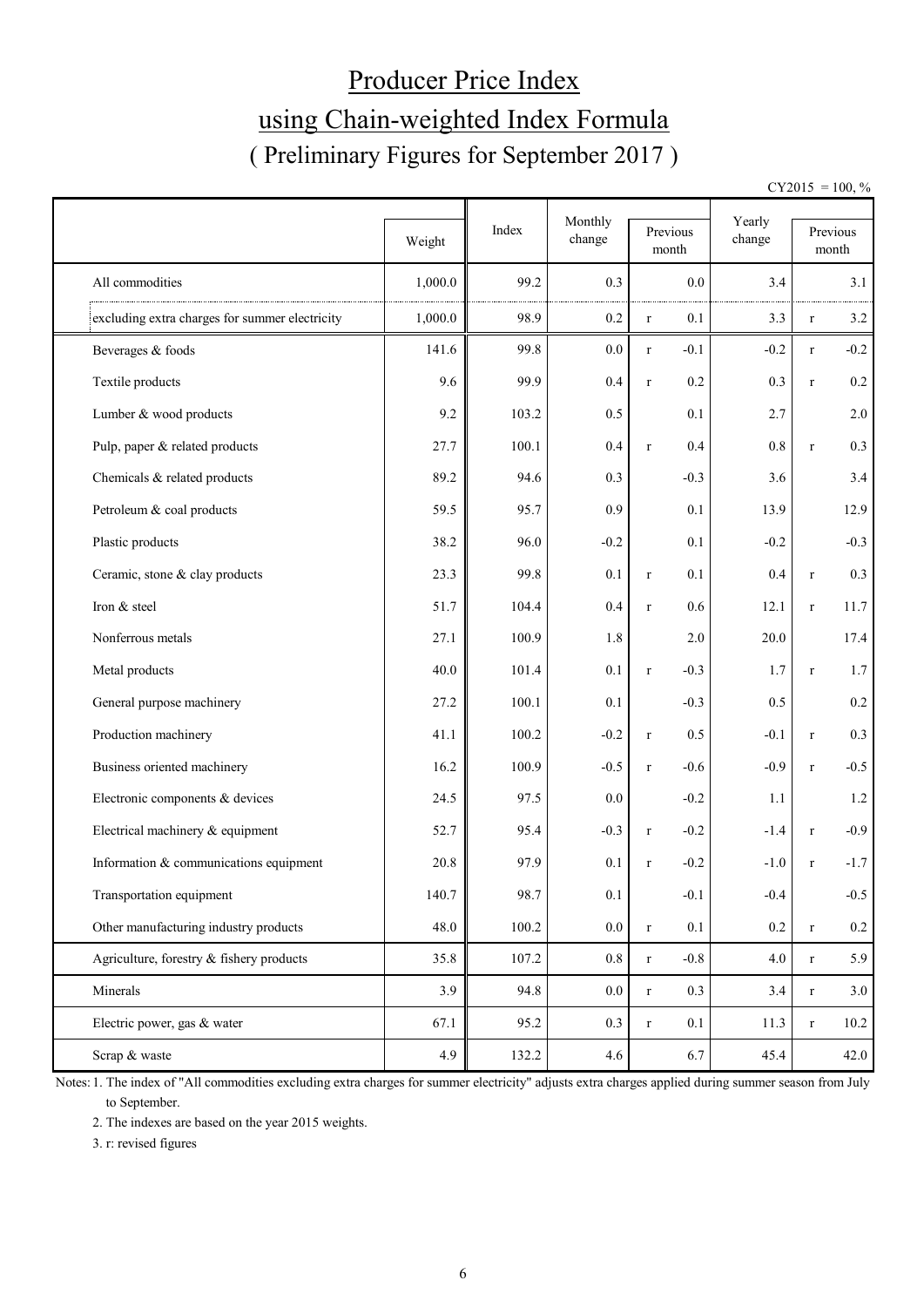## Corporate Goods Price Index Time Series Data

|           |                |                 |                                  |                  |                                           |                                  |                                                          |                                |                                  |                  |                                           |                 |                                  |                  | $CY2015 = 100, \%$                        |
|-----------|----------------|-----------------|----------------------------------|------------------|-------------------------------------------|----------------------------------|----------------------------------------------------------|--------------------------------|----------------------------------|------------------|-------------------------------------------|-----------------|----------------------------------|------------------|-------------------------------------------|
|           |                |                 | Producer Price Index             |                  |                                           |                                  |                                                          | <b>Export Price Index</b>      |                                  |                  |                                           |                 |                                  |                  |                                           |
|           |                | All commodities |                                  |                  |                                           |                                  | (Reference)<br>excluding extra<br>charges for summer     | All commodities<br>(ven basis) |                                  |                  |                                           | All commodities | (contract currency basis)        |                  |                                           |
|           |                |                 | Monthly<br>(Quarterly)<br>change | Yearly<br>change | Change<br>from three<br>months<br>earlier | Monthly<br>(Quarterly)<br>change | electricity<br>Change<br>from three<br>months<br>earlier |                                | Monthly<br>(Quarterly)<br>change | Yearly<br>change | Change<br>from three<br>months<br>earlier |                 | Monthly<br>(Quarterly)<br>change | Yearly<br>change | Change<br>from three<br>months<br>earlier |
| <b>CY</b> | 2015           | 100.0           | $\equiv$                         | —                | —                                         | $\overline{\phantom{0}}$         | —                                                        | 100.0                          | $\overline{\phantom{0}}$         | —                | —                                         | 100.0           | $\equiv$                         | —                |                                           |
|           | 2016           | 96.5            |                                  | $-3.5$           |                                           |                                  |                                                          | 90.7                           |                                  | $-9.3$           |                                           | 96.9            | —                                | $-3.1$           |                                           |
| <b>FY</b> | 2015           | 99.1            | —                                |                  |                                           |                                  |                                                          | 98.1                           |                                  |                  |                                           | 98.6            | —                                |                  |                                           |
|           | 2016           | 96.8            | $\overbrace{\phantom{1232211}}$  | $-2.3$           |                                           |                                  | —                                                        | 91.3                           | —                                | $-6.9$           |                                           | 97.9            | —                                | $-0.7$           |                                           |
| 2016/     | Q <sub>4</sub> | 96.5            | 0.4                              | $-2.1$           | $\overline{\phantom{0}}$                  | 0.6                              | $\overline{\phantom{0}}$                                 | 91.8                           | 4.8                              | $-5.8$           | —                                         | 98.1            | 1.2                              | 0.6              |                                           |
| 2017/     | Q1             | 98.0            | 1.6                              | 1.0              | $\overline{\phantom{0}}$                  | 1.6                              | $\overline{\phantom{0}}$                                 | 95.5                           | 4.0                              | 2.5              | —                                         | 99.8            | 1.7                              | 3.9              |                                           |
|           | Q2             | 98.4            | 0.4                              | 2.1              | —                                         | 0.4                              | $\overline{\phantom{0}}$                                 | 94.2                           | $-1.4$                           | 4.6              | -                                         | 99.6            | $-0.2$                           | 3.2              |                                           |
| 2016/     | O <sub>3</sub> | 98.9<br>96.0    | 0.5<br>$-0.3$                    | 2.9<br>$-3.8$    | —<br>$-0.4$                               | 0.2<br>$-0.3$                    | $-0.6$                                                   | 95.1<br>87.1                   | 1.0<br>$-1.2$                    | 8.6<br>$-13.7$   | $-3.9$                                    | 100.0<br>96.9   | 0.4<br>0.0                       | 3.2<br>$-2.9$    | 0.3                                       |
|           | Aug.           | 96.1            | 0.1                              | $-3.3$           | $-0.3$                                    | 0.0                              | $-0.6$                                                   | 87.4                           | 0.3                              | $-11.0$          | $-1.6$                                    | 97.0            | 0.1                              | $-1.6$           | 0.5                                       |
|           | Sep.<br>Oct.   | 96.1            | 0.0                              | $-2.6$           | $-0.2$                                    | 0.3                              | 0.0                                                      | 88.6                           | 1.4                              | $-8.9$           | 0.5                                       | 97.5            | 0.5                              | $-0.4$           | 0.6                                       |
|           | Nov.           | 96.4            | 0.3                              | $-2.3$           | 0.4                                       | 0.3                              | 0.6                                                      | 91.2                           | 2.9                              | $-6.9$           | 4.7                                       | 98.1            | 0.6                              | 0.6              | 1.2                                       |
|           | Dec.           | 97.1            | 0.7                              | $-1.2$           | 1.0                                       | 0.7                              | 1.4                                                      | 95.5                           | 4.7                              | $-1.8$           | 9.3                                       | 98.7            | 0.6                              | 1.6              | 1.8                                       |
| 2017/     | Jan.           | 97.7            | 0.6                              | 0.5              | 1.7                                       | 0.6                              | 1.7                                                      | 95.6                           | 0.1                              | 1.0              | 7.9                                       | 99.4            | 0.7                              | 3.1              | 1.9                                       |
|           | Feb.           | 98.0            | 0.3                              | 1.1              | 1.7                                       | 0.3                              | 1.7                                                      | 95.3                           | $-0.3$                           | 2.7              | 4.5                                       | 99.8            | 0.4                              | 4.1              | 1.7                                       |
|           | Mar.           | 98.2            | 0.2                              | 1.4              | 1.1                                       | 0.2                              | 1.1                                                      | 95.7                           | 0.4                              | 3.9              | 0.2                                       | 100.3           | 0.5                              | 4.4              | 1.6                                       |
|           | Apr.           | 98.4            | 0.2                              | 2.1              | 0.7                                       | 0.2                              | 0.7                                                      | 93.8                           | $-2.0$                           | 3.1              | $-1.9$                                    | 99.9            | $-0.4$                           | 3.5              | 0.5                                       |
|           | May            | 98.4            | 0.0                              | 2.1              | 0.4                                       | 0.0                              | 0.4                                                      | 94.7                           | 1.0                              | 4.5              | $-0.6$                                    | 99.5            | $-0.4$                           | 3.0              | $-0.3$                                    |
|           | June           | 98.5            | 0.1                              | 2.2              | 0.3                                       | 0.1                              | 0.3                                                      | 94.0                           | $-0.7$                           | 5.9              | $-1.8$                                    | 99.3            | $-0.2$                           | 2.9              | $-1.0$                                    |
|           | July           | 98.8            | 0.3                              | 2.6              | 0.4                                       | 0.0                              | 0.1                                                      | 95.1                           | 1.2                              | 7.8              | 1.4                                       | 99.4            | 0.1                              | 2.6              | $-0.5$                                    |
|           | Aug.           | 98.8            | 0.0                              | 2.9              | 0.4                                       | 0.1                              | 0.2                                                      | 94.6                           | $-0.5$                           | 8.6              | $-0.1$                                    | 100.0           | 0.6                              | 3.2              | 0.5                                       |
|           | Sep.           | 99.0            | 0.2                              | 3.0              | 0.5                                       | 0.2                              | 0.3                                                      | 95.6                           | 1.1                              | 9.4              | 1.7                                       | 100.6           | 0.6                              | 3.7              | 1.3                                       |

|           |                |                                |                                  |                  |                                           |                                              |                                  |                            |                                           | 100, 70                                      |
|-----------|----------------|--------------------------------|----------------------------------|------------------|-------------------------------------------|----------------------------------------------|----------------------------------|----------------------------|-------------------------------------------|----------------------------------------------|
|           |                |                                | Import Price Index               |                  |                                           |                                              |                                  |                            |                                           | Foreign                                      |
|           |                | All commodities<br>(yen basis) |                                  |                  |                                           | All commodities<br>(contract currency basis) |                                  | exchange<br>rate<br>\$/yen |                                           |                                              |
|           |                |                                | Monthly<br>(Quarterly)<br>change | Yearly<br>change | Change<br>from three<br>months<br>earlier |                                              | Monthly<br>(Quarterly)<br>change | Yearly<br>change           | Change<br>from three<br>months<br>earlier | Monthly<br>(Quarterly)<br>(Yearly)<br>change |
| <b>CY</b> | 2015           | 100.0                          |                                  |                  |                                           | 100.0                                        |                                  |                            |                                           | 14.4                                         |
|           | 2016           | 83.6                           |                                  | $-16.4$          |                                           | 90.2                                         |                                  | $-9.8$                     |                                           | $-10.1$                                      |
| <b>FY</b> | 2015           | 95.5                           |                                  |                  |                                           | 95.9                                         |                                  |                            |                                           | 9.3                                          |
|           | 2016           | 85.4                           |                                  | $-10.6$          |                                           | 92.5                                         |                                  | $-3.5$                     |                                           | $-9.8$                                       |
| 2016/     | Q4             | 86.2                           | 6.8                              | $-8.9$           |                                           | 92.9                                         | 2.2                              | $-1.6$                     |                                           | 6.7                                          |
| 2017/     | Q1             | 92.6                           | 7.4                              | 8.6              |                                           | 97.3                                         | 4.7                              | 10.3                       |                                           | 4.0                                          |
|           | Q <sub>2</sub> | 91.6                           | $-1.1$                           | 11.6             |                                           | 97.8                                         | 0.5                              | 10.0                       |                                           | $-2.2$                                       |
|           | Q <sub>3</sub> | 90.9                           | $-0.8$                           | 12.6             |                                           | 96.8                                         | $-1.0$                           | 6.5                        |                                           | $-0.1$                                       |
| 2016/     | Aug.           | 79.9                           | $-2.0$                           | $-20.4$          | $-3.0$                                    | 90.7                                         | $-0.1$                           | $-8.4$                     | 2.4                                       | $-2.5$                                       |
|           | Sep.           | 80.7                           | 1.0                              | $-16.1$          | $-1.1$                                    | 91.2                                         | 0.6                              | $-5.6$                     | 1.4                                       | 0.6                                          |
|           | Oct.           | 81.6                           | 1.1                              | $-14.1$          | 0.1                                       | 91.1                                         | $-0.1$                           | $-4.6$                     | 0.3                                       | 1.8                                          |
|           | Nov.           | 86.3                           | 5.8                              | $-9.8$           | 8.0                                       | 93.8                                         | 3.0                              | $-1.2$                     | 3.4                                       | 4.2                                          |
|           | Dec.           | 90.6                           | 5.0                              | $-2.8$           | 12.3                                      | 93.7                                         | $-0.1$                           | 0.9                        | 2.7                                       | 7.3                                          |
| 2017/     | Jan.           | 92.1                           | 1.7                              | 4.3              | 12.9                                      | 96.0                                         | 2.5                              | 6.8                        | 5.4                                       | $-1.0$                                       |
|           | Feb.           | 92.5                           | 0.4                              | 9.6              | 7.2                                       | 97.5                                         | 1.6                              | 11.4                       | 3.9                                       | $-1.4$                                       |
|           | Mar.           | 93.2                           | $0.8\,$                          | 12.0             | 2.9                                       | 98.3                                         | $0.8\,$                          | 12.6                       | 4.9                                       | $-0.1$                                       |
|           | Apr.           | 91.3                           | $-2.0$                           | 10.8             | $-0.9$                                    | 98.2                                         | $-0.1$                           | 11.3                       | 2.3                                       | $-2.6$                                       |
|           | May            | 92.6                           | 1.4                              | 12.4             | 0.1                                       | 98.0                                         | $-0.2$                           | 10.6                       | 0.5                                       | 1.9                                          |
|           | June<br>July   | 91.0<br>91.1                   | $-1.7$<br>0.1                    | 11.5<br>11.8     | $-2.4$<br>$-0.2$                          | 97.1<br>96.1                                 | $-0.9$<br>$-1.0$                 | 8.0<br>5.8                 | $-1.2$<br>$-2.1$                          | $-1.2$<br>1.4                                |
|           | Aug.           | 90.0                           | $-1.2$                           | 12.6             | $-2.8$                                    | 96.5                                         | 0.4                              | 6.4                        | $-1.5$                                    | $-2.2$                                       |
|           | Sep.           | 91.6                           | 1.8                              | 13.5             | 0.7                                       | 97.7                                         | 1.2                              | 7.1                        | 0.6                                       | 0.7                                          |
|           |                |                                |                                  |                  |                                           |                                              |                                  |                            |                                           |                                              |

 $CY2015 = 100. %$ 

Note: A negative change in the "Foreign exchange rate" indicates an appreciation of the yen.